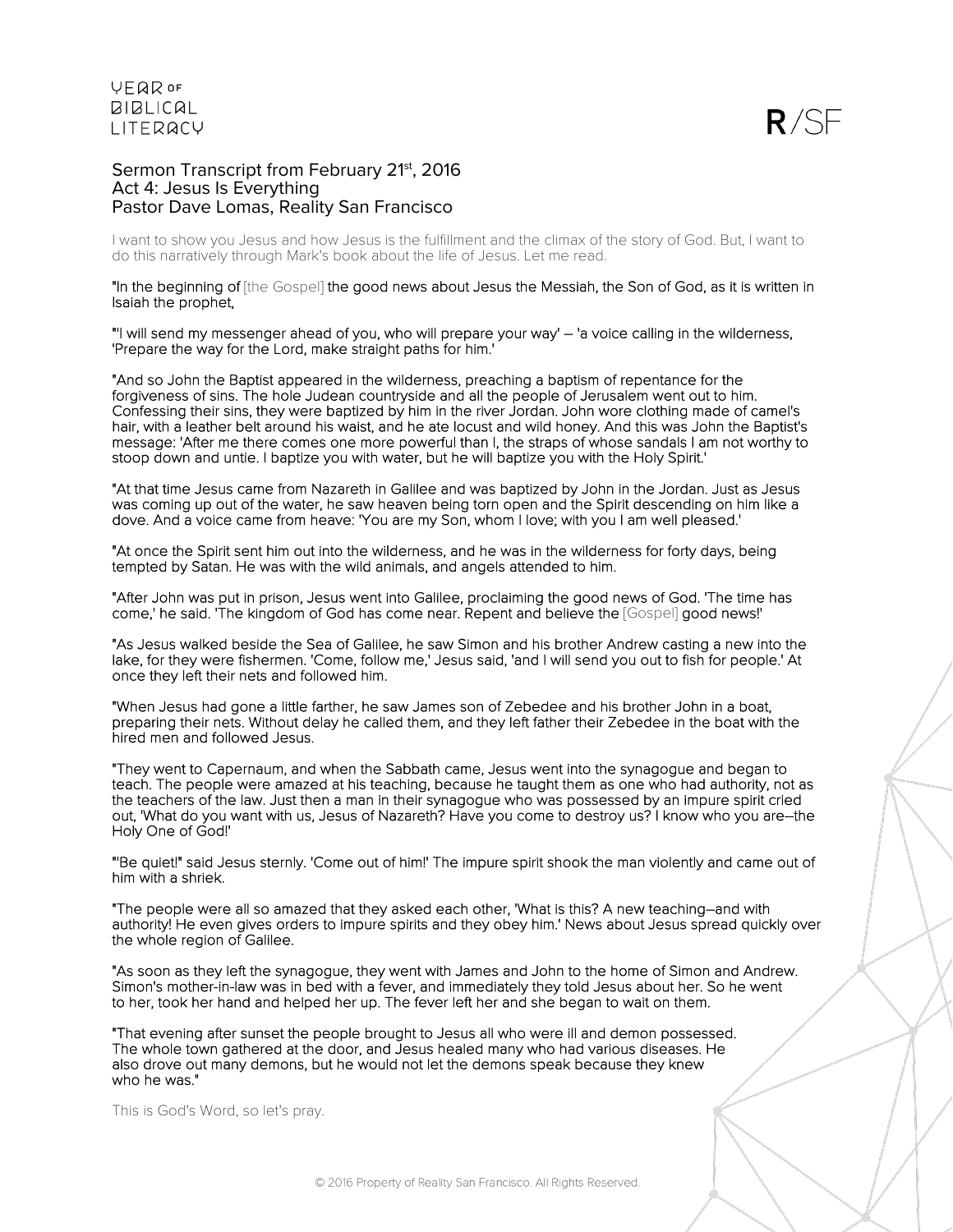

Lord, I thank You for today and I ask that You would teach us. We want to sit under the power and the authority of the Holy Spirit today. So, would You collectively teach us, God? All of us. Give us ears to hear and hearts to receive Your words today and would you show us Jesus? I present all of my capacities to You and I ask for help. I ask for help today. I'm so very humbled by the Scriptures and by who You are, Jesus, and I pray that You would reveal Yourself to us in Christ's name. Amen.

I love love love Mark's Gospel. It's my favorite Gospel because it reads like an action movie written by someone with ADHD. Mark loves the words "immediately" – I don't know. I kind of read it with some umph. But, if you read Mark's book, he doesn't mess around with genealogy, he doesn't mess around with Jesus' birth. It's like, "This is the Gospel and Jesus is casting out demons."

Like, the very first page of this thing. That's why I love it. He loves words like "immediately" and "at once" and "as soon as." Like, things are happening really really fast and Mark doesn't waste time. He gets straight to the point. His opening sentence that he uses in his book is supposed to hang over the book like a virtual title. It says this. This is how his book opens:

"The beginning of the good news..." – or "This is the Gospel." Some of your translations say "the Gospel."

## "The beginning of the good news about Jesus the Messiah, the Son of God."

He just puts it all out there. This is who Jesus is and this is what this book is about. And I love the way that Mark uses the words "in the beginning" or "the beginning." It's supposed to awaken echoes of the first phrase in Genesis. "In the beginning, God created the heavens and the earth." And Mark uses the same kind of language to awake your mind to this is a new beginning. A new beginning is happening here in Jesus and not just a new beginning to Israel's story. That is true. Jesus is a new beginning to Israel's story. But, it's actually a new beginning to the whole world, the story of the whole world. Jesus is rebooting the story. Jesus is redeeming humanity's story. In Jesus, the story of humanity is being restored. And, just as in Genesis God initiated creation by speaking, here at this time God is initiating salvation.

God is starting His salvation project in Christ, and that's why Mark calls this story "The Gospel." That's why Mark calls this story "The Good News." Mark doesn't mean this is a genre, though it is a genre. He's not saying, "Hey, this is the kind of writing I'm writing. It's called a Gospel." That would be developed a lot later on. Mark is saying that this is Gospel, this is the good news. He's saying this. He's saying the Gospel is the story of salvation in Jesus. The Gospel is the story of salvation in Jesus. The Gospel is God taking decisive action to save the world.

So, when Mark opens up his book he's like, "God is taking decisive action in Christ to redeem and to save the world."

And this is why the opening of the book of Mark drips with the salvation stories of Israel. And the reason why I said, when I opened up, that I would really like it if you went back and listened to the other teachings, this teaching kind of might not make sense unless you've been with us so far. Because Jesus doesn't just come in in the middle of history just like this random person that just comes and says, "Hey, you guys are all in sin and I've come to personally save you."

That's not what Jesus does. Jesus actually enters into Israel's story and He is the culmination and the climax and the fulfillment of Israel's story and, just like God told Abraham that through you and your seed I'm going to bless the world, Jesus comes to fulfill that. So, unless you understand the story of Israel up to this point, you can kind of get Jesus – well, you can get Jesus, but you don't fully get Him. And that's kind of the way that Mark tells his story. The very opening, just what we just read, drips with Israel's history. It drips with the stories of Israel.

First of all, Mark, at the very beginning of his Gospel, quotes the Old Testament. There's a quotation. There's indentation, if you notice in your Bibles. It's a quotation from Isaiah. He goes, "As it is written in Isaiah the prophet."

He is awakening the hopes of the people of God, the people of Israel. And we get this quote from Isaiah that says:

### "I will send a messenger ahead of you,"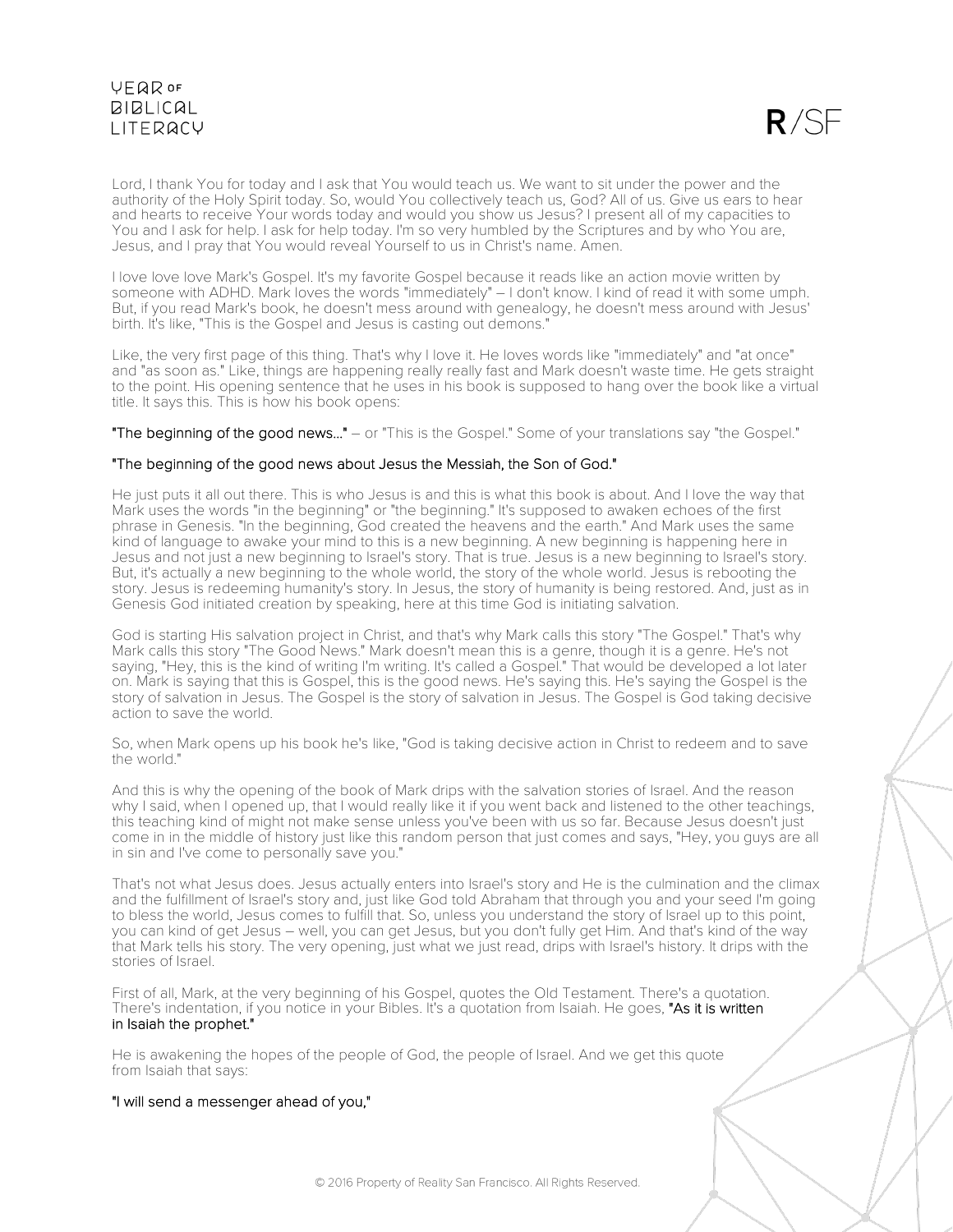

There is this Old Testament prediction that, before the Messiah came, before the savior of the world came, before the in-breaking Kingdom of God was established on earth, before God would redemptively act on behalf of humanity. Before all of that, there would come someone that would go before the Messiah to prepare the way for getting people ready, their hearts ready, to receive the Messiah, to receive this king. And this person would come like a herald.

And then we meet this guy named John the Baptist, and John the Baptist is this really strange character. He has really weird fashion. He wears camel hair and eats locusts and wears a leather belt around his waist and he's in the wilderness. He's in the wilderness. You guys just finished the book of Numbers. Where is Israel wandering? In the wilderness. This is where our Israel meets God in the Exodus is in the wilderness. This is their place. This is Israel's place of new beginnings. They get out of bondage, out from under Pharaoh. God destroyed Pharaoh and his army and they cross over and they're into the wilderness and this is where they meet God. This is where they're saved out of slavery. This is where God decisively acts and breaking the power of Pharaoh and saving people from bondage.

So, when you're reading in Mark you're like, "Oh, he's in the wilderness. They're just stating a location."

They are stating a location, but what Mark is also doing is you're supposed to go, "Oh, they're in the wilderness like they were in the Exodus."

And this is like all of a sudden this thing is starting all over again. Israel's story is starting all over again. John is baptizing in a river and the river is called the Jordan river and he's preaching of repentance and forgiveness. And the Jordan river is where, 1,000 years earlier, Israel cross over to get into the promised land and to become God's light to the nations. John's return to this very place, the Jordan River, signals a new beginning for Israel; a new summons from God to carry out their task. "You are Israel. Come and repent of your sins and get back on task."

Baptism was this vivid symbol of this new beginning and the people of God are symbolically crossing the Jordan once again. People in droves are coming out and John the Baptist is preaching a message of repentance and Israel is being baptized in the Jordan River, crossing it symbolically once again to take up their mantel as Israel, as a light to the nations. And then Jesus shows up.

So, before Jesus even shows up, Mark is like, "Okay."

Do you guys remember last year when the Star Wars trailer came out? Of course you do. Of course you do. It was like Thanksgiving morning, right? And you were in your bed and you got an alert on your phone and all your friends text you like, "Oh my gosh. The new trailer came out."

And you watched it and then it was like the story's being rebooted by all these old characters and Chewbacca shows up and you're like, "Ah!"

You're freaking out and watching it. It's like the story's being rebooted and retold and all these things are awakening again for you. The soundtrack, the characters. Everything is awakening. If you watched the Jurassic World this summer, same sort of thing happened. Right? It was like a reboot of this story. And you have this kid who loves dinosaurs in the very first one. You have this kid who loves dinosaurs and you have this really crazy philanthropist in a helicopter. In the second one, in this new one, same sort of thing. It's rebooting the story. It's getting you excited to go, "Oh, this is the story again."

This is exactly what Mark is doing. This is what's happening in Jesus. The story of God is being rebooted. It's being retold. They're in the wilderness, they're in the Jordan, they're crossing over. This is what they're looking for. And then Jesus shows up, but Jesus shows up and it's almost anticlimactic. It opens with Isaiah's prophecy and Malachi's prophecy that there would be one who comes to prepare the way for the Lord and then John is baptizing and all these people are showing up and then, all of a sudden, the audience waits. Who is this one who's going to show up that John is saying He's coming and He's going to baptize you with the Spirit of God and I'm not even worthy to stoop down and untie His sandals?

And then – I love this. The way that Mark says it. He says, "At that time Jesus came from Nazareth."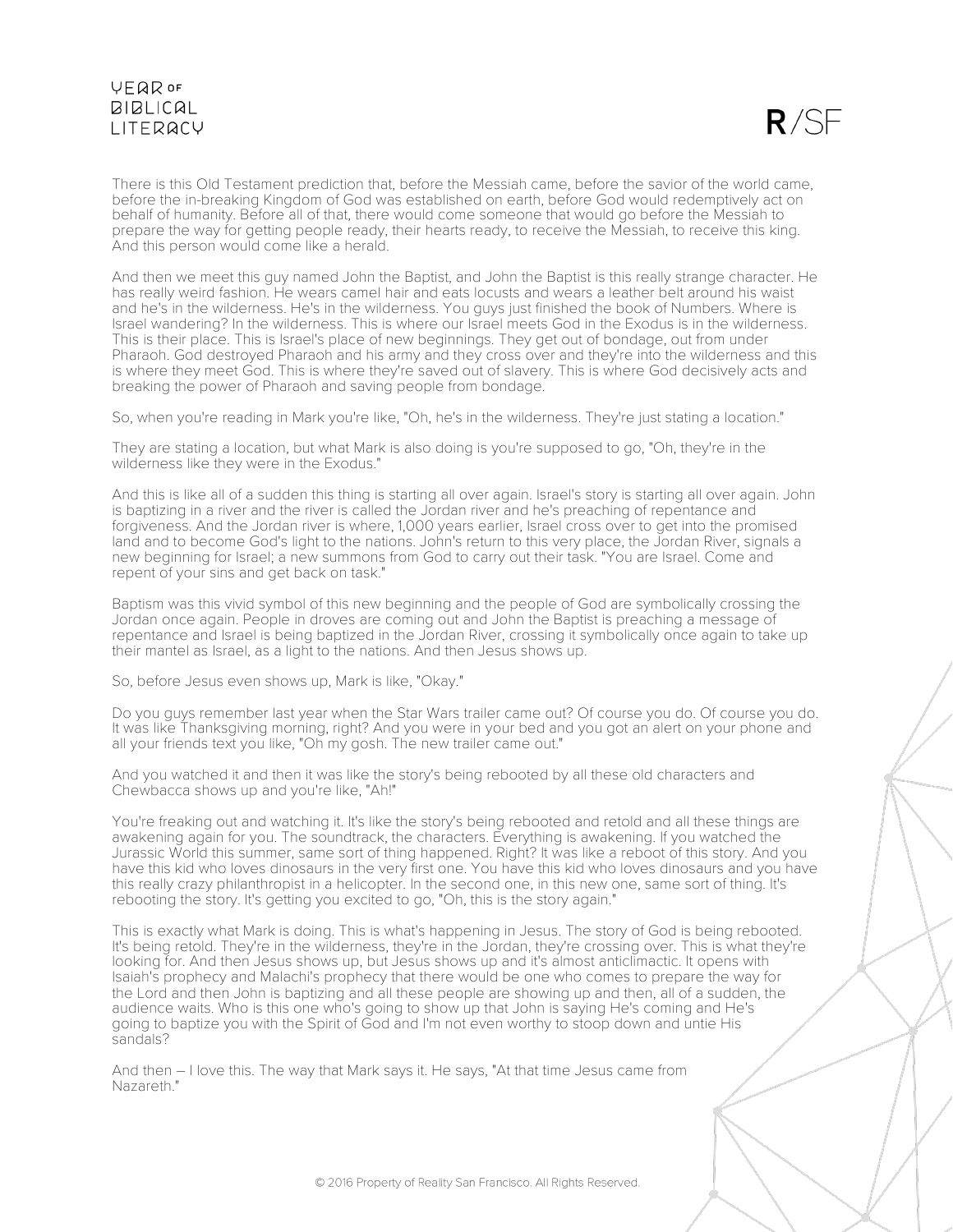

Now, this is just so nonchalant. Jesus was a very common name and Nazareth was a weird town. So it's like, "And then Bob from Livermore..."

It's just really weird. It's super strange. So, when you're reading this it builds up really really really big. It's like, "Jesus from Nazareth."

You're like, "What is happening? Who? Jesus? Why this guy? Are you kidding me?"

And then Jesus goes right up to John and asks to be baptized. Now, Mark doesn't point this out, but Matthew does. Matthew says they get into a little argument. I don't know about argument.

Jesus is like, "Baptize me."

John's like, "Well, I don't know if I should baptize you."

Jesus is like, "We should do this."

So, John's like, "Alright."

But, Mark doesn't mention any of that. He just goes in and He gets baptized. Now, why is this important? Why is Jesus' baptism in the Jordan River important? Jesus doesn't need to be baptized. He has no sin. What Jesus does is identifies Himself with the nation of Israel. Jesus' life means something. His ministry means something. It means that Jesus is taking on, Himself, their mission. Jesus is taking on, Himself, their mission to become a channel of God's salvation to the nations. This was God's purpose and program the whole time.

When God chose Abraham – if you're reading through the Bible with us and especially today as you get to Jesus, the questions that might come up for you are why did God wait so long to send Jesus? Why didn't Jesus show up in Genesis 4 or Genesis 12 right after the Tower of Babel? Why Abraham and not Jesus? Why didn't Jesus show up after David died? Why did the kingdom have to go crazy with Solomon? Why didn't Jesus show up in all these different places in time? Why did God wait so long and have so much patience with Israel? Why did He do that?

With God, Israel was always the plan. God saving the world through Israel was always the hope. And it seems like a long route, and it was. But, if God was going to save the world, and He has, however God was going to save the world, it would be through humans.

I need you to hear this. I think what we do is we're like, "God does everything; we do nothing."

That will preach, by the way. That will preach here, right? Like, "Jesus does everything, you do nothing, guys. Just receive. All your guilt's washed away. You don't have to do anything. God fulfills His covenant. You don't do anything."

That is actually, if you read the Bible, not what God has in mind. What God has in mind is that humanity would partner with Him in the renewal of the world. When God calls Abraham, He's like, "Abraham, I need you to believe me. You are going to have a son."

And Abraham goes, "I believe You."

And it says, "And God accredited to his account righteousness."

He believed and it was accounted as righteousness. He was right before God because he believed in God and God's like, "This is what I'm looking for. I'm looking for a partnership with humanity. It didn't go good with Adam and Eve. It didn't go good with Lot. It didn't go good with the rest of humanity. I'm going to choose Abraham and, through him, I'm going to bless the world.

"So, Abraham, be my representative. Show the world what I'm like. And you and I, together, will bring about the redemption of the world."

God always wants to use humanity as pat of His project. That's why Jesus is a human. Salvation doesn't just drop from the sky. God wants to partner with humanity and, when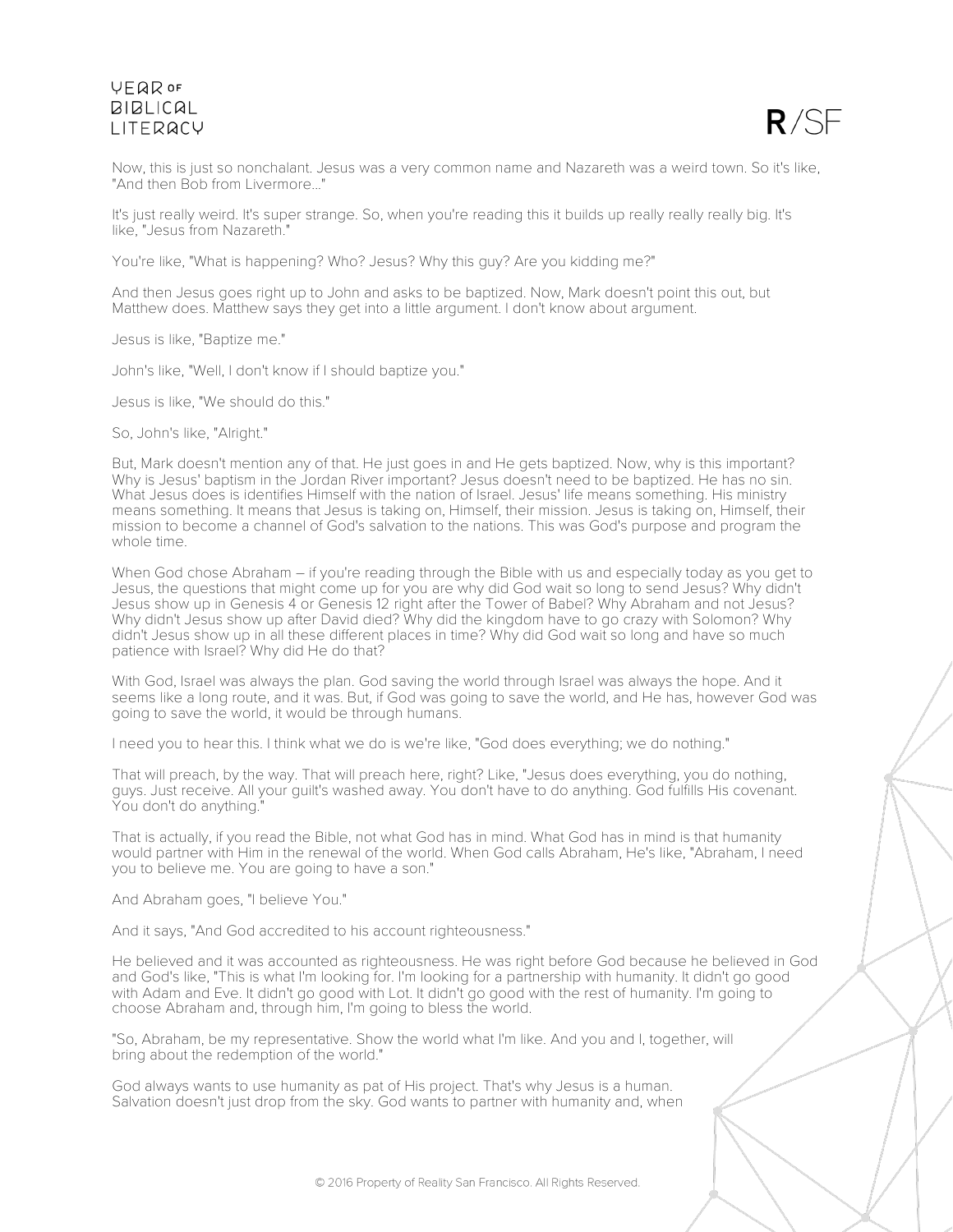

you and I hear these things, we're like, "Yeah, but doesn't God do it all and we just sit back?"

No. That has never been it at all. God has always wanted to partner with humanity. He will not bypass humans being responsible. If you think Christianity is about you not being responsible, this is the wrong faith for you. If you think you have no choice in the matter and your character doesn't matter, that's not true. God chooses a family. He wants to be in relational covenant with a family and He wants His blessing to spread through that family out and out and out. But, they don't do it.

When they cross over – and you guys are there right now – the promised land in the land of Canaan, God's like, "Don't become like Canaan. Don't kill your children and eat them. Don't worship idols."

And, when you're going to get to Judges you're going to realize that Israel turns into Canaan. They turn into Canaanites. They're doing all these wicked things just like the Canaanites have done. Under Solomon's rule, they turn into Egypt all over again. Over and over again, God is telling this people, "I want to show the world what I'm like and a people under my rule and under my kingdom. I want to show that."

And over and over and over again they don't do it. And this is why Jesus was human. This is why Jesus is standing in the Jordan River identifying not just with Israel, but with the whole world. He's stepping into Israel's vocation and saying, "I now will fulfill this."

N.T. Wright, New Testament scholar, says it like this:

"Jesus believed that the creator God had purpose from the beginning to address and deal with the problems within His creation through Israel. Israel was not to be an 'example' of a nation under God. Israel was to be the means through which the world would be saved and that this would be accomplished through Israel's history, reaching a great moment of climax in which Israel herself would be saved from her enemies and through which the creator God, the covenant God, would at last bring His love and justice and His mercy and truth to bear upon the whole world bringing renewal and healing to all creation."

This is what God always wanted to do. And Israel knew this and their prophets knew this. That one day God would set this world right through us. Now we have to step into our vocation. We have to step into our calling and this is what the prophets kept saying over and over and over again to Israel. "Come back to your calling. Come back to your vocation. Repent. Turn. Start living into the salvation of God."

This healing of all creation is what Jesus was doing. This is what Jesus was doing when He stepped into the Jordan River. This is what He was starting.

So, it says in Mark 1:10, "Just as Jesus was coming up out of the water, he saw heaven being torn open..." - I love this phrase.

So, Jesus steps into the waters of baptism, identifying with Israel – not just identifying with Israel, but I'd say identifying with the whole world and all of humanity up to that point. And, when He comes up out of the water, heaven is torn open. So, whenever the Old Testament uses this sort of language, it's saying that God is about to speak or act, and that someone will get a glimpse into the purposes of God.

This happened in Ezekiel 1:1 when the heavens were opened and Ezekiel saw a vision. However, this isn't heaven opening, this is heaving being torn open. Like, Isaiah actually prayed this. Isaiah 64 says, "Oh, that you would rend the heavens and come down."

That you would tear open heaven and come down. And the prophet Isaiah prays that the barrier between heaven and earth would be torn open and God would be among His people. Mark is saying that this is happening in Jesus. In Jesus, the fabric of heaven is torn open and God is among His people. God is among us and this irreversible cosmic change has taken place. And what has been opened cannot be closed, what is torn is never the same again because Jesus is on the scene. It says, "If heaven breaks loose on earth," – and that's exactly what is happening.

So, right after this, heaven's torn open, Jesus is anointed, He is the anointed one. That's what the word "messiah" means or "Christ." The anointed one. He's anointed with the Spirit of God. The Spirit of God comes upon him and He's led into the wilderness to be tempted. When do you remember someone being tempted by the evil one? This episode reads like another temptation story in Genesis 3. But, this is the anti-Garden of Eden. Everything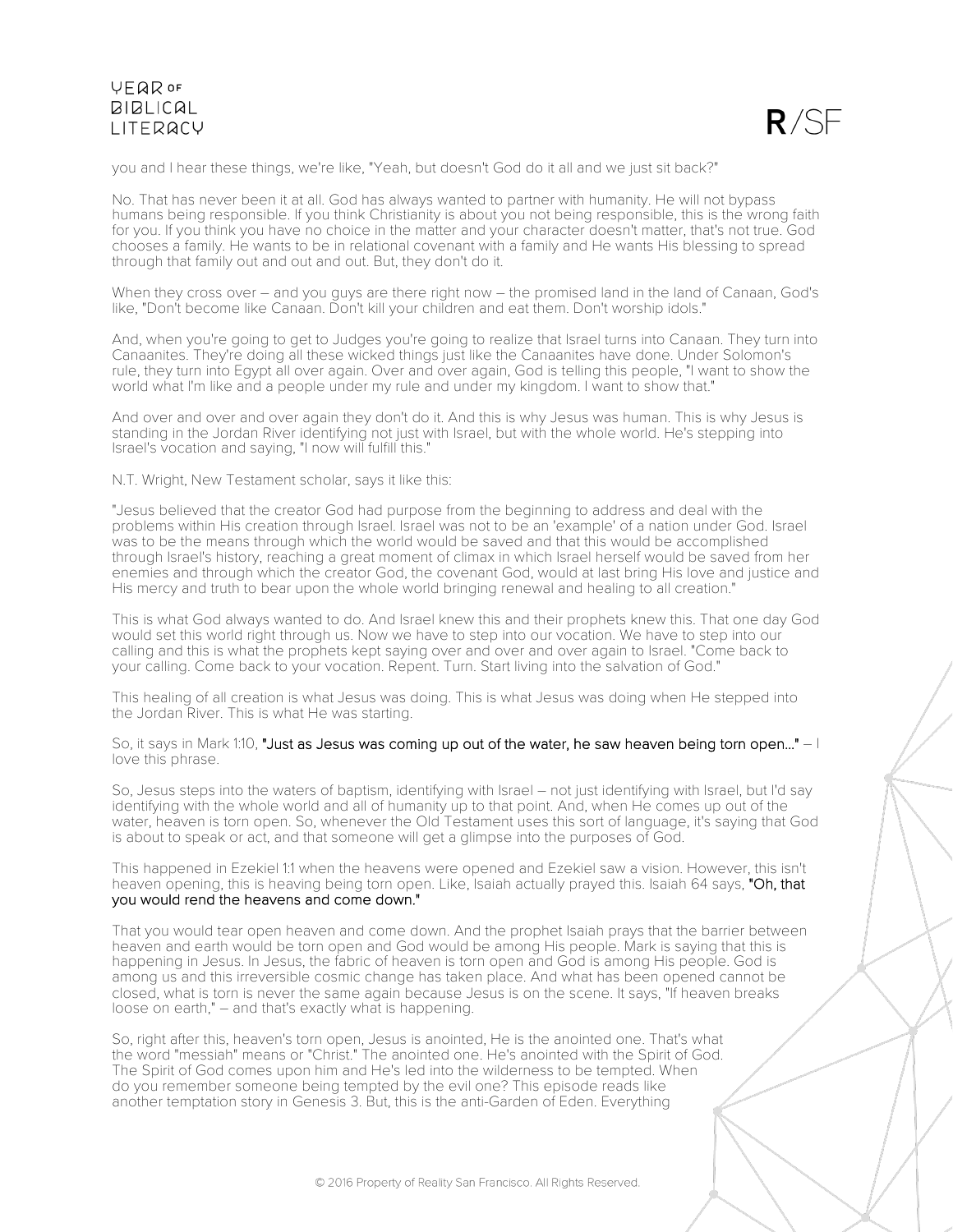

the Garden of Eden was, the wilderness is not.

The Garden of Eden is where there's fellowship and food and peaceful animals. Jesus in the wilderness, alone, without any food and wild animals everywhere. This is the anti-Garden of Eden. It's as if in order to start to reverse what Adam had done in The Fall, Jesus needed to enter into the world not as Adam found it, but as Adam left it. So, Jesus enters into the world that Adam left behind. He enters into a barren world of loneliness and wild animals and hunger. And Jesus enters into that world.

So, when Jesus is tempted, He was not tempted in a garden like Adam, He was not surrounded by peaceful animals over which He exercised dominion, He was in the desert and He was surrounded by wild beasts. It was a fallen and broken and sinful and disintegrated world that Jesus faced temptation in the power of darkness. And then Jesus emerges and we're told this explicitly in Matthew, but Mark has a different way of saying it. Mark doesn't say, "And then Jesus said this and Satan said that."

Matthew does that. Mark just says this: "He went in and He was tempted."

You're like, "Well, what happened?"

In the very next sentence, Jesus pops out proclaiming the good news of God. Who wins? Jesus won. He pops out saying, "Jesus went to Galilee proclaiming the Gospel of God."

#### He's like, "The time has come. The kingdom of God has come near. Repent and believe the Gospel!"

He faces temptation, He comes out saying the kingdom of God is here. This is the good news. This is the Gospel. In Greek, the word is "euaggelion." This is the euaggelion. This is the Gospel. Originally, this word "gospel," in the ancient Roman world, meant the announcement of victory in the battlefield. So, when a great king would win, they would go around and they would announce that a king has won. This king has  $W \cap T$ 

This word turned into meaning an epic announcement of good news. But the Jewish context derives all its meaning from Isaiah in chapter 52. In Isaiah 52, the prophet Isaiah is writing almost 600 years before the time of Jesus. And he's writing to a people who have been stuck in exile, held captive by Babylon, oppressed and crushed and destroyed by Babylon. And he describes a day coming soon when Israel will be free from her oppressors and God will usher in the great day of victory and a great day of peace.

And they are waiting for this day and Isaiah writes that there are watchmen on the city's wall and the tower and they're waiting for this good news to come and they are looking for a messenger who runs with the good news that God rules again, that God is king once more. And the people see the messenger approaching the city, and this is what they say in Isaiah 52: "How beautiful are the feet of those who bring the good news."

That's that word. "Gospel."

"How beautiful are the feet."

He's running toward the city to proclaim God is king, God reigns, God rules. And they look at his feet and they're like, "Those are beautiful feet because they're running with good news."

#### "Who proclaim peace, who bring good tidings, who proclaim salvation, who say to Zion, 'Your God reigns!'"

So, what Jesus is saying here – Mark takes both of these things and he blends them together. Jesus is saying, "Here's an announcement of a king who now rules," and He's pulling from Isaiah saying, "When Jesus is preaching the Gospel, He is saying to Israel and to the whole world, 'God reigns and God rules. This is good news."

So, Jesus comes out of the Jordan River, comes out of wilderness temptation into Galilee and says, "Your God reigns, Israel."

The Gospel means the inbreaking of God's final act of salvation. When peace and good news and release from oppression will be showered on all of God's people. And this is what Jesus was announcing. Jesus says, "The time has come and the reign and the rule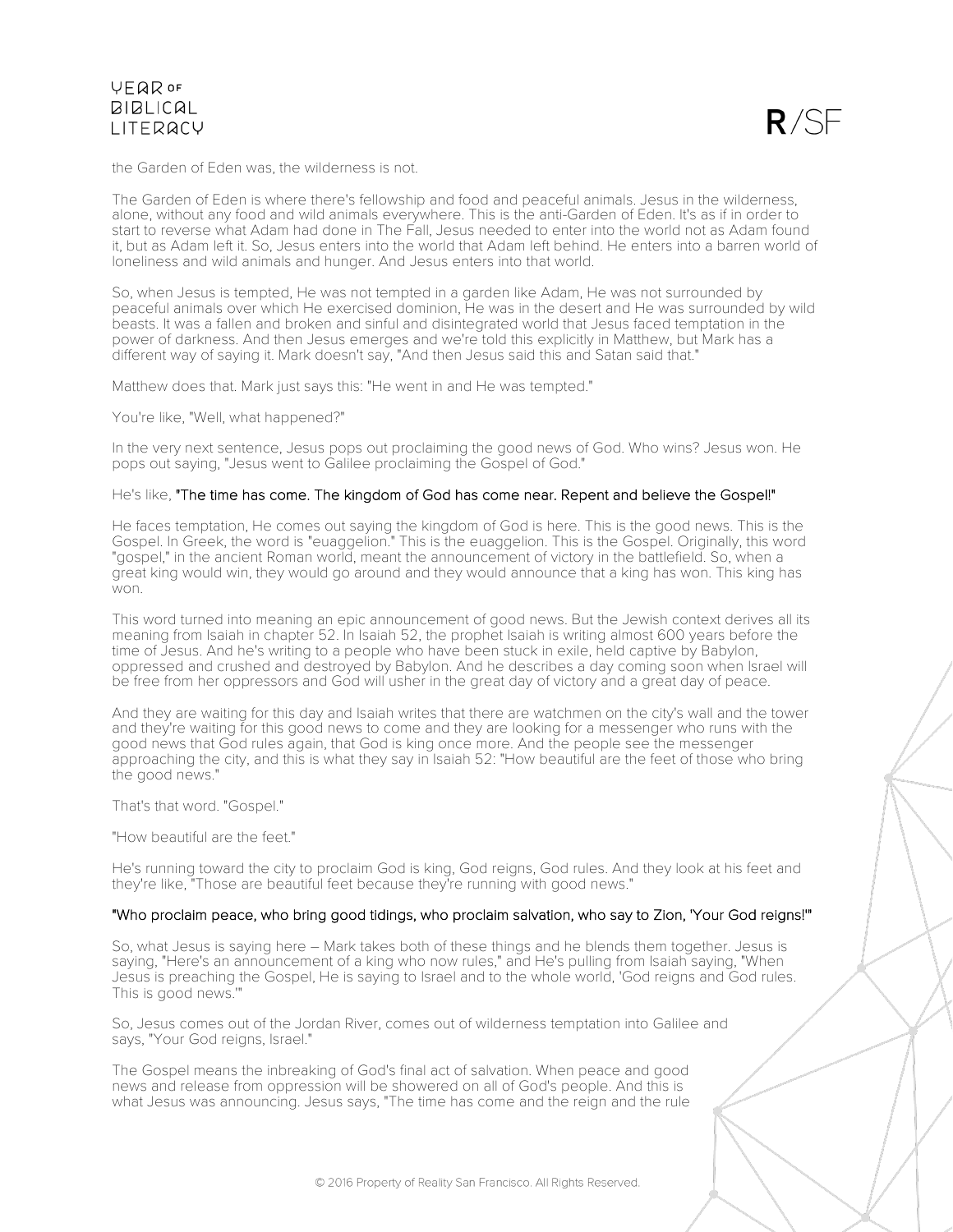

### of God is here."

Now, when I say "Kingdom of God," I know that that kind of doesn't resonate because we don't live in London or whatever. We don't have a queen or a king or a prince or whatever. We have a Prince, but it's a different prince. But, we don't have royalty like that. Don't even try.

So, the Kingdom of God doesn't really resonate with us. What Jesus is saying in a clearer way that you and I would understand is that the rule of God is here. The rule of God is here. This is what Jesus is saying. That in Him the rule of God is here.

Now, how do we know that God rules? How do we know that God reigns? What does it look like when God brings salvation? Everyone think of what you just finished reading in the Exodus. What does God have to do in order to deliver His people from bondage? He has to crush the oppressor. The first mention of the word "salvation" is after the crossing of the Red Sea in the Bible's very first worship song. And it's found in Exodus 15.

This is what they sing. This is the first worship song, it's the first mention of salvation:

## "Then Moses and the Israelites sand this song to the Lord:

## "'I will sing to the Lord, for he is highly exalted. Both horse and driver he has hurled into the sea.'"

Who's the horse and the driver? Pharaoh and his army. He hurled them into the sea. He crushed them.

### "'The Lord is my strength and my defense; he has become my salvation.'"

How did God save His people? By crushing the enemy. This is how the song ends:

## "'The Lord [rules] reigns for ever and ever.'"

Listen, you can't start to really understand Jesus until you understand the Old Testament. When Jesus is saying, "The Kingdom of God is here," He is pointing to this. He is saying that when the Kingdom of God shows up, the rule of God shows up, the reign of God shows up, the crushing of the enemy starts to happen. And what does it look like for God to rule and for God to save? It means that God crushes the oppressors and frees the captives. And what does Jesus do? At the very beginning, Jesus is preaching and then someone starts manifesting a demon in church. And what does Jesus do? He crushes it.

This is how Mark's telling his story. Here's the Messiah. God is becoming king of the world. He's freeing people. He's calling people. That's the whole story where He was like, "Hey, drop your nets and follow me."

He's calling a people now and there's 12 of them. The 12 tribes of Israel, calling 12 disciples. He's doing all this and He's also saving them from their enemy, but who is their enemy? Their enemy is not necessarily Rome. Their enemy is not necessarily prostitutes and sinners or the Pharisees, the enemy is Satan. That's ultimately the enemy. That's ultimately how this whole story fell off track at the very beginning. And Jesus goes to confront the enemy.

I love this. In Mark, when Jesus stands up and He's preaching and a demon manifests, this is what the demon says: "What do you want with us, Jesus of Nazareth? Have you come to destroy us?"

What's the answer?

"Yep."

That's the answer. "What do you want, Jesus of Nazareth? Have you come to destroy us?"

And the answer – I mean Mark, again, he tells it narratively.

He casts the demon out and crushes him, but the answer is: "Yes. I've come to destroy you. That's why I'm here."

1 John 3:8, "The reason the Son of God appeared was to destroy the works of the devil."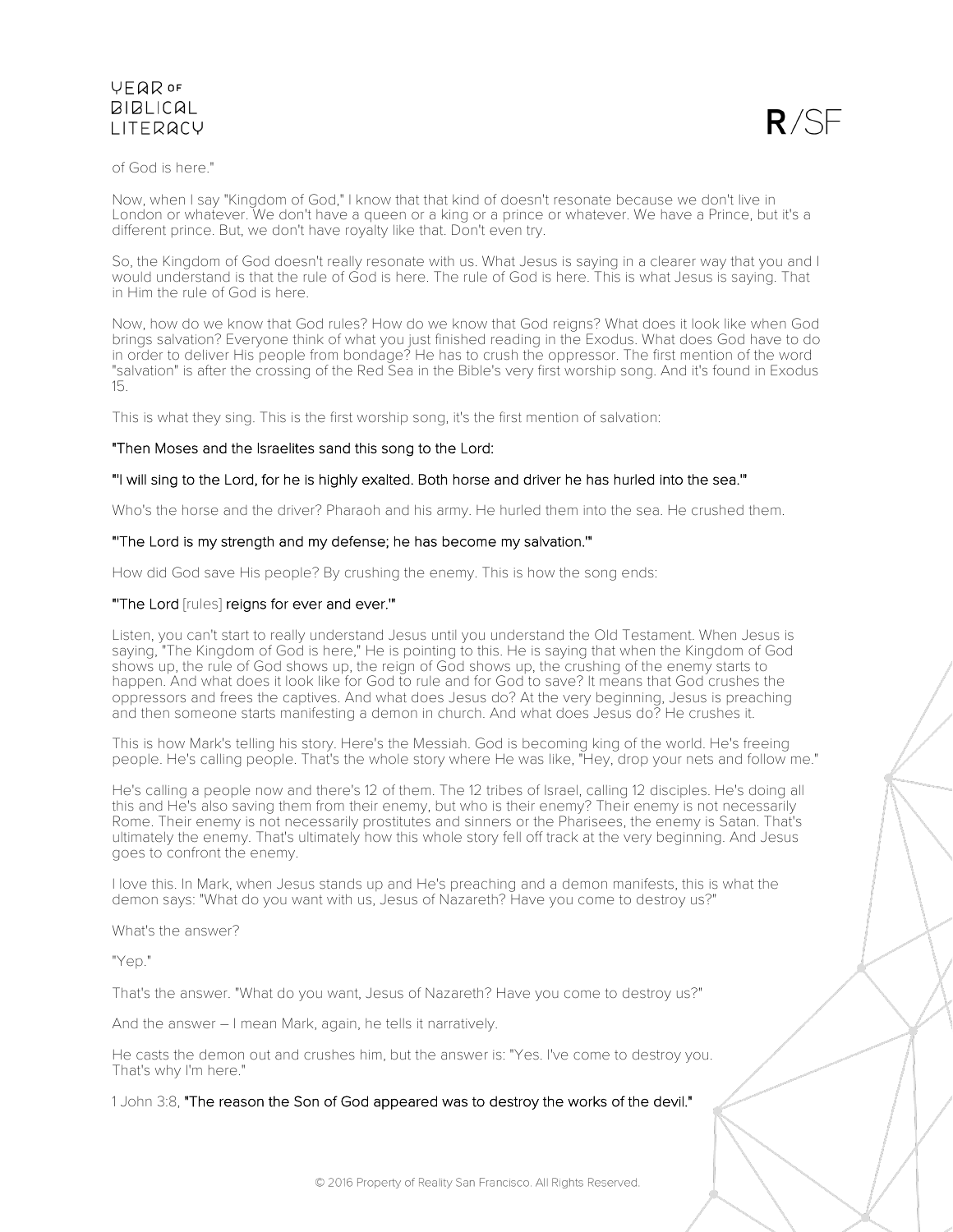

#### Colossians 1:13, "He has delivered us from the domain of darkness and transferred us into the kingdom of his beloved Son, in whom we have redemption, the forgiveness of sins."

Jesus came to destroy the works of Satan and deliver people from His rule and every other claim to early powers. See, in Marks' Gospel, demons, they overrule and they dominate people and illnesses make people less than whole people and nature is always threatening to destroy with storms and all this stuff and humans oppress other humans. And what Jesus does in bringing the Kingdom of God or the rule of God in the world is to challenge every other claim to power. Everything that comes against the loving rule of God, everything that keeps people in bondage, everything that keeps people from created order. The inbreaking Kingdom of God brings freedom. The rule of God brings freedom.

Jesus rules. Like, Adam and Eve are supposed to rule, remember? Remember from a few weeks ago? God created them, placed them in the Garden and He goes, "Now, rule. Rule over the fish and the birds and that creepy serpent. Rule over it all."

And they don't. Jesus comes in and He does. Jesus comes in and He rules rightly over created order and He starts to undo it all. This is how a missiologist, Lesslie Newbigin, puts it:

"Jesus was manifested to destroy the works of the devil, not to submit to them. His whole ministry is portrayed in the Gospels as a mighty onslaught on the works of the devil. Whether these took the form of sickness and demon possession among the people or of hypocrisy, cruelty and hardheartness among the rulers. And His whole ministry is interpreted as the breaking in of the reign of God in the life of the world to release those whom Satan has bound."

The inbreaking Kingdom of God brings the rule and the reign of God in the life of the world and releases those who have been held captive in bondage. The whole interpretive way you're supposed to interpret the Gospels is like a new exodus story. Jesus comes in and crushes the Pharaoh. Jesus comes in and crushes the true Pharaoh. The one that has oppressed all of humanity and who – later on in Revelation it says about Satan – leads the whole world astray.

This is what Jesus has come to do. When Jesus heals the blind, the lame, the mute, the deaf and the leper, people see God's healing and renewing power flowing into human history to end the reign of sickness and pain. That's exactly what happened when He entered into Simon Peter's home. Simon's mother-in-law was sick and Jesus heals her and then everyone starts bringing their sick and Jesus heals them. When Jesus calms the sea or feeds the hungry, He demonstrates the power of God to renew and restore a cursed creation. When Jesus raises Lazarus from the dead and the widow's son and Jairus' daughter, people see the power of God conquering even death.

It's like the works that Jesus does are windows through which we catch glimpses of a renewed cosmos from which Satan and his demons have been cast out. Jesus cast out evil, He casts out Satan, He casts out brokenness. And what does it look like? It looks like whole bodies, people raising from the dead, people being generous, people forging, people loving, everything being restored. This is what Jesus has come to do and Jesus is a fulfillment of the story of Israel.

Now, remember Mark's opening line? Mark's opening line is this:

### "The beginning of the good news about Jesus the Messiah, the Son of God."

This is how Mark starts his whole book. This is the narrative genius of Mark's writing. He lets us, the reader, know who Jesus is and what the Gospel is right away. Like, from the very opening line, you're reading this book– if it's the first time you're reading the Bible, read the book of Mark. In the very beginning, you know who He is.

"Oh, this is a book about Jesus and Jesus is the Messiah and He's the Son of God and He's bringing the Gospel."

And you get all of that from the opening line. But, here's the thing. Here's the genius of Mark's writing: no one else knows. Only you know. The audience knows, the readers know, but the people around Jesus don't. Actually, only the demons know. But, they're told to be quiet over and over again.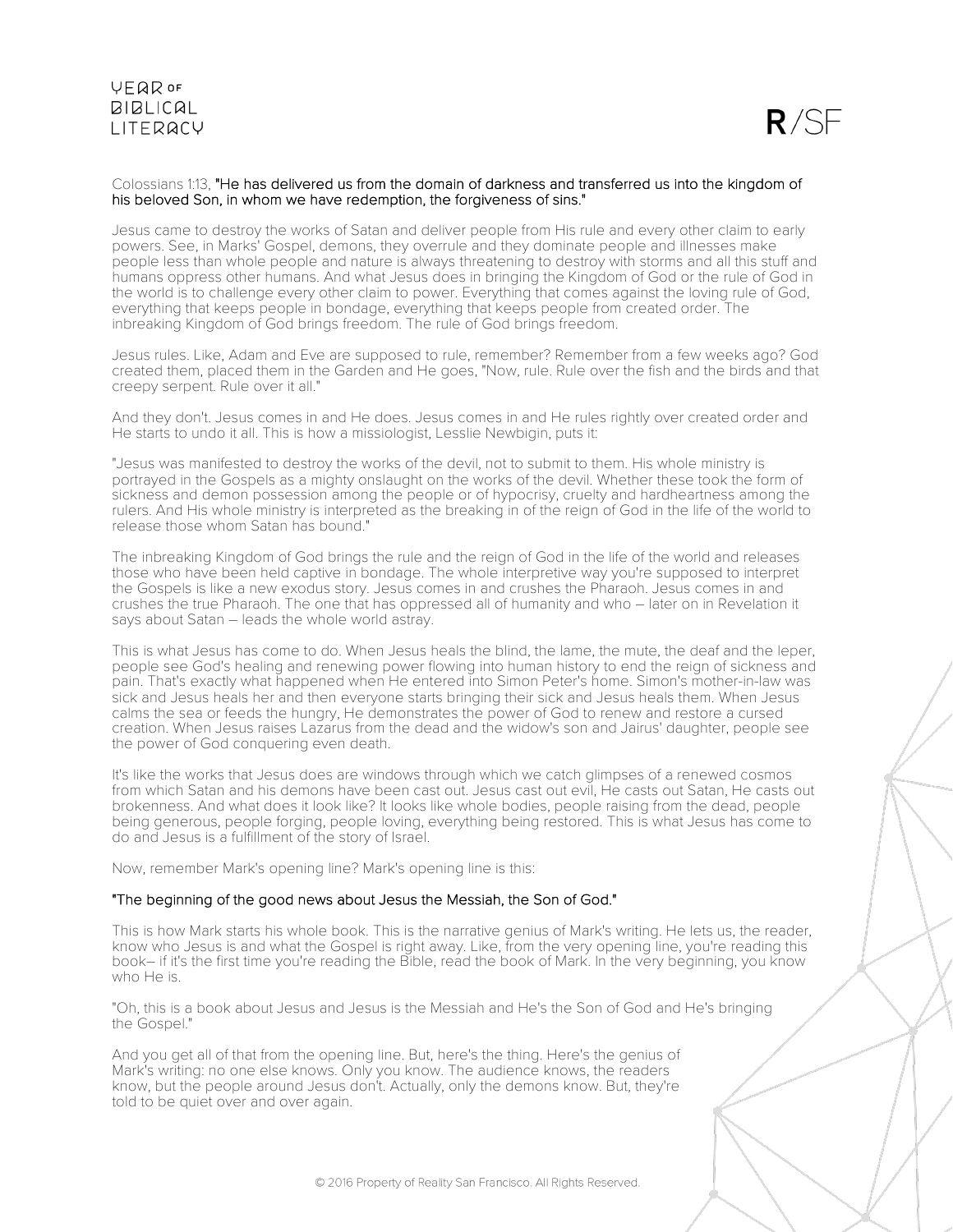$R/SF$ 

"I know who you are."

And Jesus is like, "Be quiet."

Over and over again demons are told to be quiet because they know who He is and then everyone else is trying to figure it out. That brings this dramatic irony in the whole book. You and I, as readers, know the identity of Jesus from the very first line, but none of the characters in the story know it. So, the suspense arises from the tension between the reader's knowledge and the ignorance of the actors. Like, reading them you're like, "Aw, if they just knew who He was."

We know from the beginning that the real Jesus is the Christ, the Son of God, and the Gospel concerns Him. But, ironically, no one else really knows that. So, there's this context of unbelief and this climate of unawareness. People kind of knowing who He is, but kind of not knowing who He is. And Mark will present who Jesus really is which is brilliant because some of you – maybe some of you in here, I would imagine, or maybe some people that you work with or live with – may not really believe in the Biblical Jesus or the Jesus that Christians believe in and follow.

Jesus, to you, might just be a good teacher. He might just be a teacher. Or Jesus, as you read the Gospels, is like a really good life coach or a model example of a human who's full of compassion and He has all these other admirable attributes. Now, to believe that about Jesus, like, "Jesus is a just a really really good, great teacher." That's flattering. That's good. Thank you for saying that. But, these can also function as ways to contain Jesus, to manage Jesus.

See, when you want a Jesus who is simply a good teacher or an ethical figure, then He's not the one who announced the Kingdom of God, who insisted that all God intended from the creation of the world was coming true in Him, who demanded people to repent and follow Him. You can keep Jesus at a distance if you just believe, "Oh, He's just kind of like a guru life coach/teacher/peasant poor guy who went around doing good things."

You can keep Jesus at a distance, but that's not what Jesus claimed He was. He was like, "The story of God in humanity reaches its fulfillment in me and I'm the one bringing about the renewal of the whole world. So, repent from the way you think you're bringing about the renewal of the whole world and follow me."

So, in the middle of Mark, there's this turning point. Jesus asks His followers in Mark 8, "Who do people say that I am?"

And they say, "Oh, they say you're all kinds of things. That you're the Prophet reborn, you're Elijah. All these things."

And then Jesus asks them really clearly, "But who do you say that I am?"

Now remember: the audience knows who Jesus is. We know, from the opening line, who Christ is. He is the Christ, the Son of God, and we might even believe at this point, by looking at what Jesus has done, who Jesus is. That He's like really this purveyor of really strong power. And Peter speaks up and Peter says, "You're the Christ."

And it was true. Jesus is the Christ. But notice, Peter's designation of Jesus as the Messiah carries with it these connotations of being nationalistic, oriented towards an exercise of power. We know this because Jesus said this very thing next, which is really strange. It's almost like Jesus treats Peter like a demon.

Peter says, "You're the Christ."

And Jesus says, "Okay, don't tell anyone."

You're like, "Wait, I thought we were supposed to tell everyone. I thought that if You're truly the Messiah, we're supposed to tell everyone. Why am I not allowed to tell anyone?"

Commentators call this this Messianic Secret motif. This means that the reason why Jesus was not allowing everyone to tell about who He was – He does that through all the Gospel of Mark – is because they don't really have who He is figured out yet. They think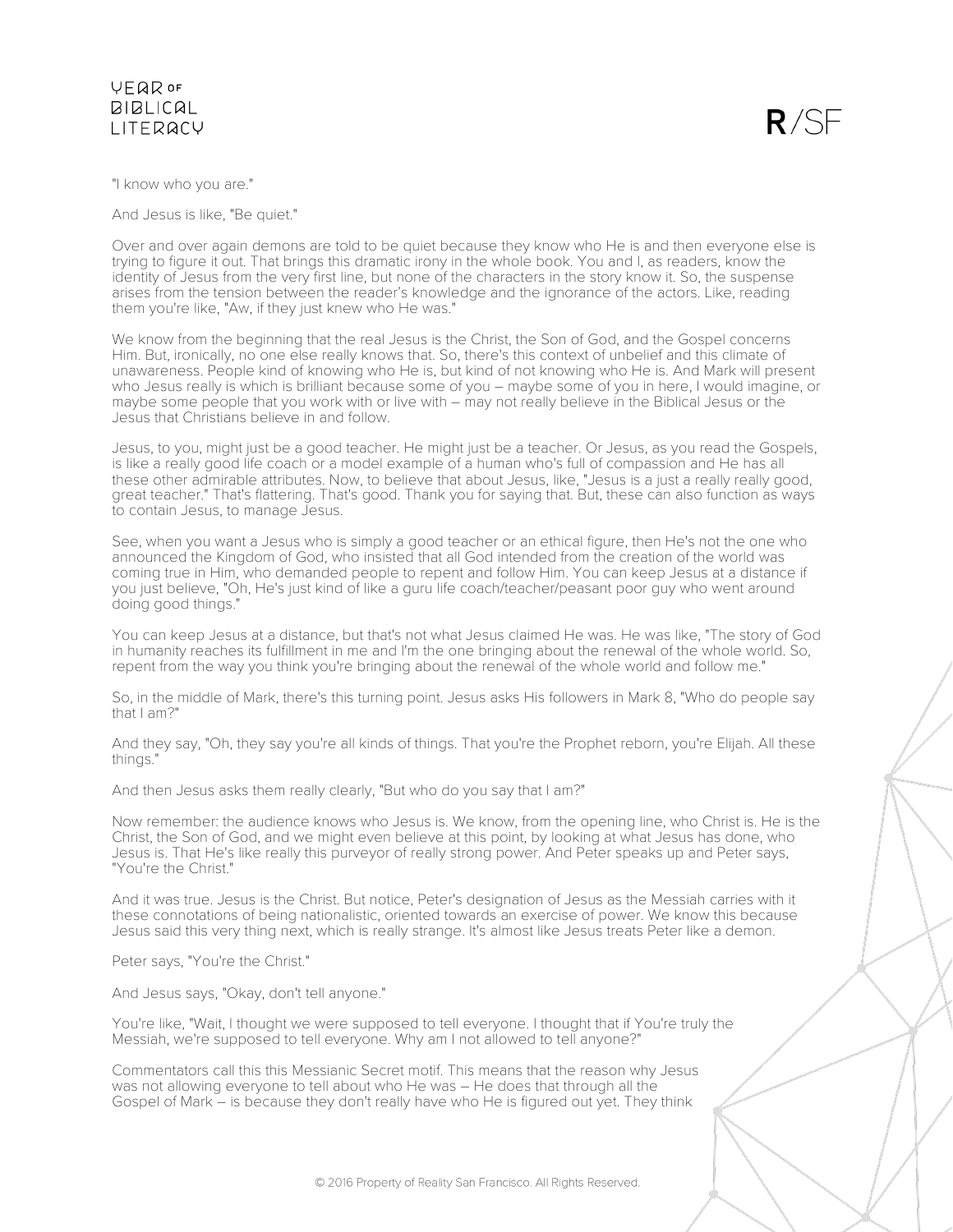

they do, but they don't. Let me show you why. The very next thing it says in Mark 8 is this. It's on the screen.

Mark 8:31: "Jesus then began to teach them that the Son of Man must suffer many things and be rejected by the elders, the chief priests and the teachers of the law, and that he must be killed and after three days rise again. He spoke plainly about this, and Peter took him aside and began to rebuke him.

### "But Jesus turned and looked at his disciples and rebuked Peter. 'Get behind me, Satan!'" – That's not good. – "'You do not have in mind the concerns of God, but merely human concerns.'"

Okay so, let's back up. Jesus is like, "Who do people say that I am? Who do you say that I am?"

"You're the Christ."

"Ah, very well. Don't tell anyone. Anyway, so, I'm going to go to Jerusalem, I'm going to suffer, I'm going to die and I'm going to raise in three days."

And Peter's like, "No you're not. You can't do that. You are the Messiah."

Which means he doesn't have an accurate view of what the Messiah his."

So Jesus says, "Don't tell anyone because you don't know who I am yet. You don't fully get it yet."

We can be guilty of making up our own versions of Jesus. Even His closest followers initially guilty of that. We make up and follow a Jesus that we're comfortable with, that will fight for all of our causes and all of our agendas whether it would be world peace or self-righteousness, religion or spirituality, we fashion our Jesus and what we think He is like and then we follow that.

The reason why Jesus tells almost everyone who thinks they know who He is not to tell a soul is because they don't have a whole picture yet. Those who have recognized Jesus as the Messiah have much to learn about what that means. Because right after Mark 8, all of Jesus' miracles almost stop. We only have three more for the rest of the book. And the controlling symbol of the real Jesus becomes the cross. And Jesus says over and over and over again, "I'm going to the cross. I'm going to the cross. And if anyone wants to follow me, they have to go to their cross to do so."

Jesus could only be rightly understood and rightly followed as the Son of Man who will surrender power in order to suffer and die. That's the only way you could know Jesus. And this is what brings the dramatic tension in Mark's book, because no one sees Jesus for truly who He is, and everyone who thinks they do, He tells to be quiet. No one really sees Jesus until the cross, because who Jesus is is wrapped up in what He came to do. And a huge part of what Christ has come to do is to give His life as a ransom for many. Out of His own mouth He said that.

And Jesus would go to His death, He would hang on a cross praying for forgiveness of His torturers, innocent and finally breathing His last. And then there was Roman centurion, this secular Roman centurion, standing at the foot of the cross. And when Jesus breathed His last breath, he says this:

#### "Truly, this man was the Son of God."

And no one tells him to be quiet. Because what Mark is saying is that he opens this book by saying, "This is the Gospel of Jesus Christ, the Son of God," and you and I are going, "How is He the Son of God?" And at the very end of his book, you see Him on the cross and the centurion says, "This is the Son of God," and Mark goes, "Bravo. That is the Son of God."

He's not rebuked. The centurion is not told to keep quiet because this Roman guard sees Jesus for who He is and Mark leaves it there open for the world to know. This is the Son of God. Tell the world. So, we don't get a full picture of Jesus until the cross. If you only know Jesus the teacher or the spiritualist or the humble peasant Jesus, you don't have the whole picture.

In Jesus, God was offering Himself as the one who takes the consequence of our sin and evil on the cross, Jesus offers Himself to the consequences of the world's evil. In the resurrection, He defeats it. He absorbs it and He takes it and then, in the resurrection, He defeats it, He conquers it, He truly crushes His enemies, our enemies, the thing that